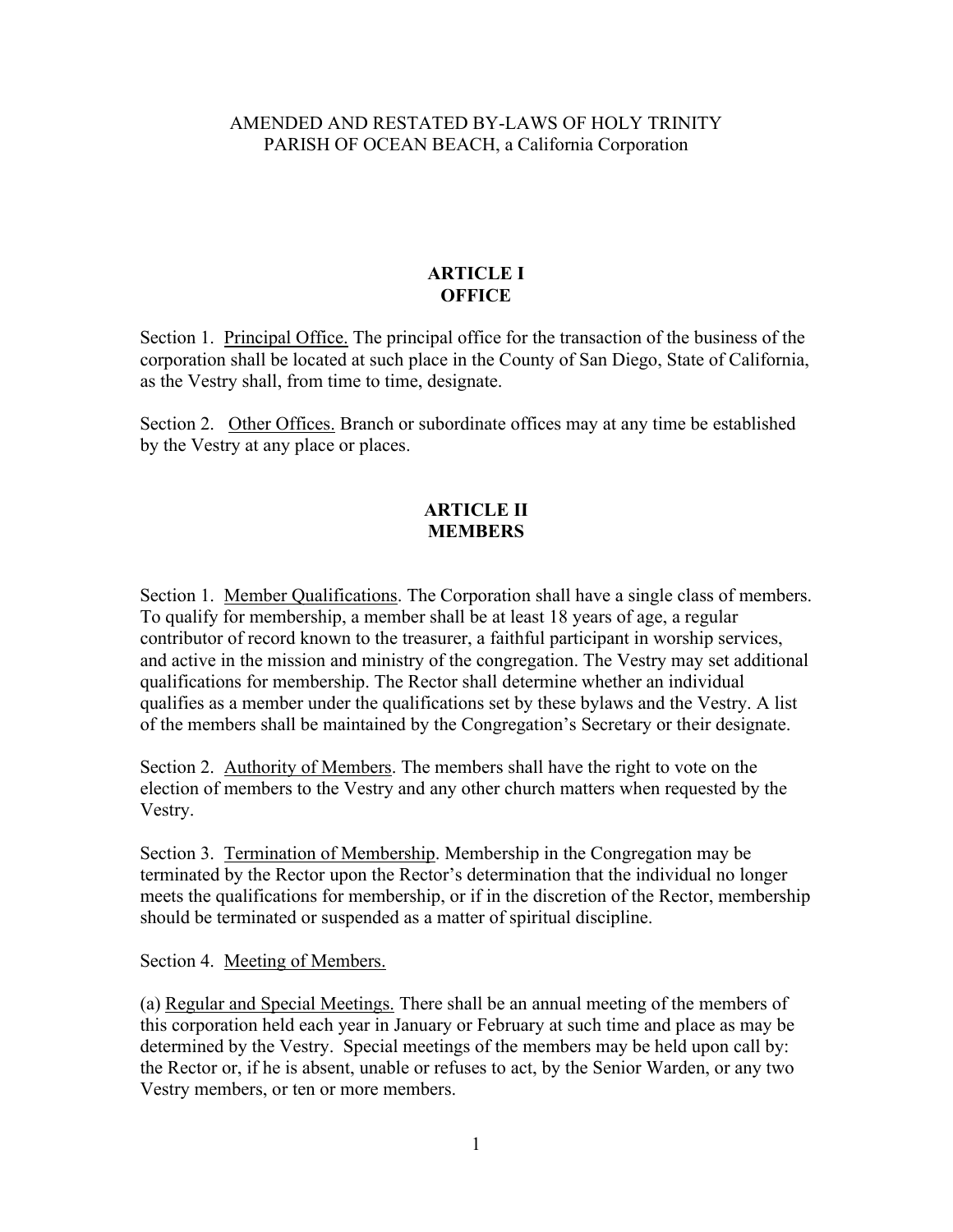(b) Notice of Meetings. Notice of the date, time and location of the annual meeting shall be given in the weekly bulletin distributed at principal worship services, shall be announced at a weekly worship service, and published in any Congregation newsletter, whether by mail or email, All such notices shall be sent to each member entitled thereto, not less than five days before each meeting; shall specify the place, the day, and the hour of such meeting; and shall also state the general matter of the business or proposal to be considered or acted upon at such meeting.

(c) Quorum. A quorum for the annual meeting of the members shall be one-third of the members. The members present, at a duly called or held meeting at which a quorum is present, may continue to do business until adjournment, notwithstanding the withdrawal of enough members to leave less than a quorum.

(d) Voting. All active members as shown on the records of the corporation shall have the right to vote on all matters brought before any regular or special meeting of the membership.

(e) Participation in Meetings by Electronic Means. Members may participate and vote in a meeting through the use of video access or similar communications equipment, so long as all members participating in such meeting can hear or otherwise communicate with one another. Participation in a meeting pursuant to this section constitutes presence in person at such meeting.

#### **ARTICLE III VESTRYMEMBERS**

Section 1. Directors, known as Vestrymembers. Directors of the corporation shall be known as Vestrymembers. The Vestrymembers shall exercise all of the powers of a Board of Directors of an incorporated body and the term Vestry shall be interchangeable with the term Board of Directors.

Section 2. Powers. Subject to the limitations of the Articles of Incorporation, the laws of the State of California as to action to be authorized and approved by the members, and the duties of the Vestry as prescribed by the By-Laws, all corporate powers shall be exercised by or under the authority of, and the business and affairs of the corporation shall be controlled by the Vestry. Without prejudice to such general powers, but subject to the same limitations, it is hereby expressly declared that the Vestry shall have the following powers:

(a) To select and remove agents and employees of the corporation, prescribe such powers and duties for them as may not be inconsistent with the law, with the Articles of Incorporation, or the By-Laws, fix their compensation, and require from them security for faithful service.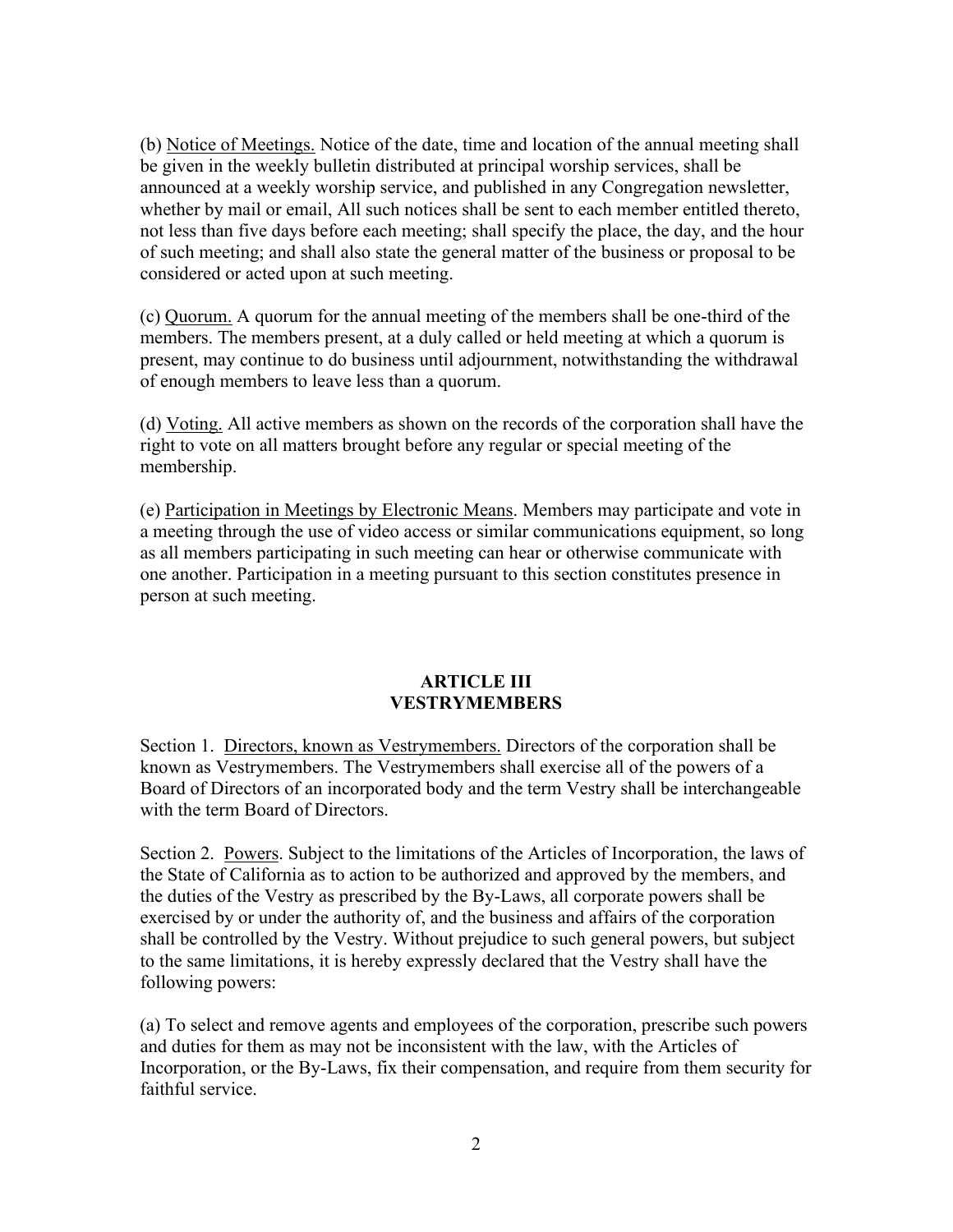(b) To conduct, manage and control the affairs and business of the corporation and make such rules and regulations therefor as they see fit; provided such rules and regulations are not inconsistent with law, the Articles of Incorporation, or these By-laws.

(c) To make and use a corporate seal, and to alter the form of such seal from time to time, as they see fit; provided such use or alteration is not inconsistent with law, the Articles of Incorporation, or these By-laws.

(d) To borrow money and incur indebtedness for the purposes of the corporation, and to cause to be executed and delivered therefor, in the corporate name, promissory notes, or other evidence of debt and instruments securing the payment of the same.

Section 3. Number of Vestrymembers. There shall be not more than ten (10) nor less than seven (7) Vestrymembers, one of whom shall be the Rector and the remainder active members of the corporation.

Section 4. Vestry Qualifications. The qualifications for Vestry members are: an established commitment to the Congregation and to its purposes and mission as evidenced through service, work experience and/or educational background, and demonstrate recognized spiritual maturity and active leadership in mission and ministry of the congregation. Vestry members shall make every effort to live in conformity with the Constitutions and Canons of the Anglican Church of North America, including Canon 10 - Of the Laity. The Vestry may formulate specific, additional criteria for nomination to the Vestry. Vestry members are expected to attend meetings of the Vestry unless prevented by significant cause. Absence from one third of the meetings of the Vestry in one year may constitute grounds for removal from the Vestry by majority vote of the other members of the Vestry.

Section 5. Election and Term of Vestrymembers. All Vestrymembers, except the Rector, shall be elected for a three year term at the annual meeting of members. The terms of office shall be rotated so not more than three Vestrymembers are elected at any annual meeting, except to fill the vacancy of an unexpired term of office. If any such annual meeting is not held or the Vestrymembers are not elected at any annual meeting, Vestrymembers may be elected at a special meeting of members held for that purpose. All Vestrymembers shall hold office until their respective successors are elected and qualified. The election of all Vestrymembers shall be by written secret ballot. In the event of an uncontested election, the chair may invite a motion to elect the candidate(s) by acclamation. No Vestrymember who has served a full term shall be re-elected or appointed to the Vestry during the one year period immediately following the completion of his term.

Section 6. Vacancies. Vacancies in the Vestry may be filled by a majority of the remaining Vestrymembers, although less than a quorum, or by a sole remaining Vestrymember, and each Vestrymember so elected shall hold office until a successor is elected at an annual or special meeting of the members. A vacancy shall exist any time a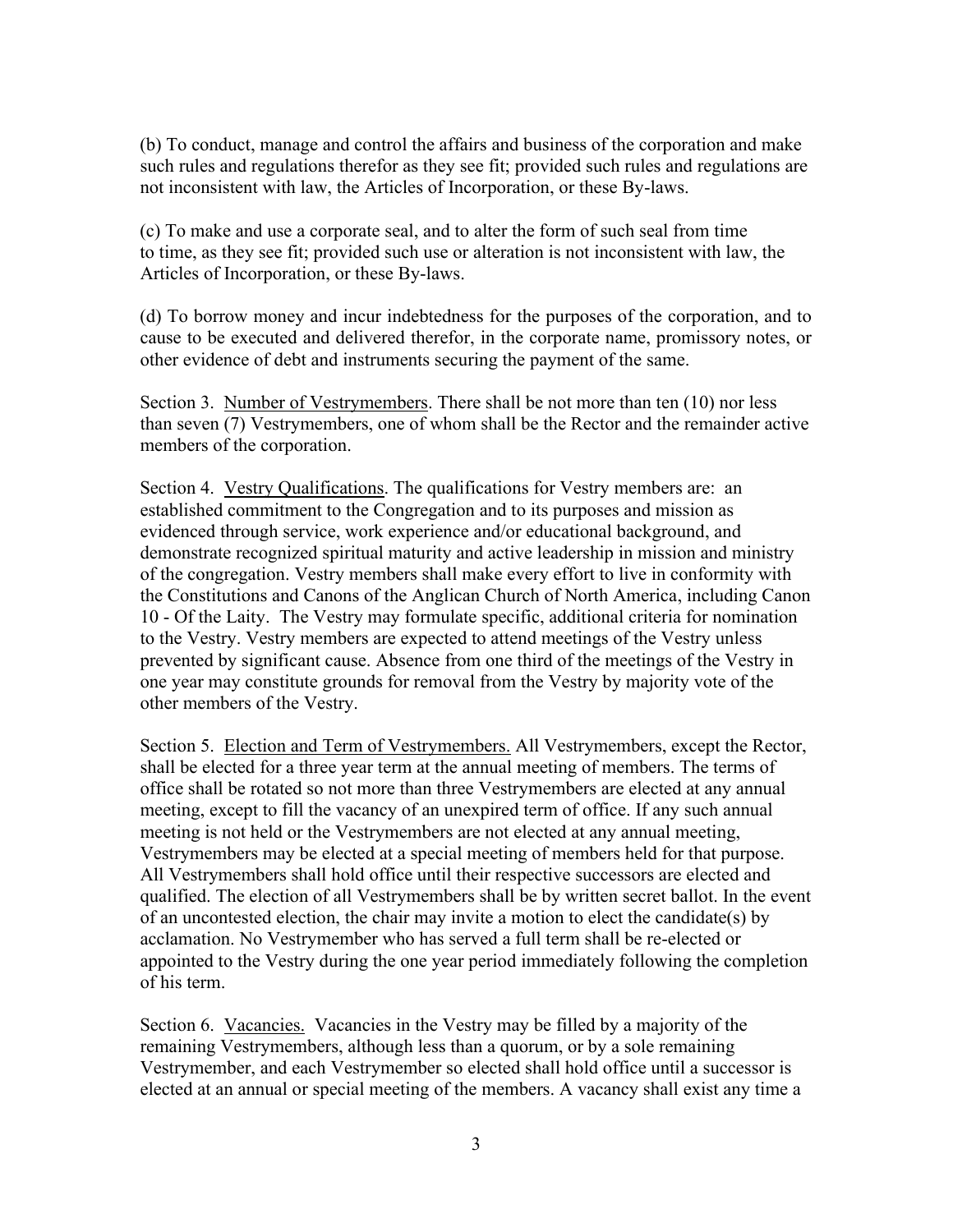Vestrymember fails to maintain his membership in good standing with the corporation, or if he shall fail to attend three consecutive meetings of the Vestry without being excused for good cause. The determination of good cause shall be made by a vote of the majority of the members of the Vestry at the regular or special meeting at which the Vestrymember is absent, or at the next regular or special meeting thereafter.

Section 7. Place of Meeting. Regular or special meetings of the Vestry shall be held at such place as may be designated, from time to time, by resolution of the Vestry or, in the absence of such resolution, by the Rector.

Section 8. Organization Meeting. Immediately following, or during a recess, of each annual meeting of members, the Vestry shall hold a regular meeting for the purpose of organization, election of officers, and the transaction of other business. Notice of such meeting is hereby dispensed with.

Section 9. Other Regular Meetings. Other regular meetings of the Vestry shall be held without call on such day in each month, or on such day in such months, as the Vestry shall, from time to time, fix and determine by resolution; provided, however, that should said day fall upon a legal holiday other than a Sunday, then said meeting shall be held on the same day of the following week. Notice of all such regular meetings of the Vestry is hereby dispensed with. No meeting of the Vestry shall be valid unless the Rector or at least one of the Wardens shall be present.

Section 10. Special Meetings. Special meetings of the Vestry, for any purpose or purposes, may be called at any time by the Rector or, if he is absent, unable or refuses to act, by the Senior Warden or by any two Vestrymembers. Notice of such special meetings shall be given to each Vestrymember in writing either personally, by mail, or by other means of written communication, charges prepaid, addressed to such Vestrymember at his address as it appears on the books of the corporation. The notice shall be communicated so as to be received by each Vestrymember not less than twenty-four hours prior to the time of the holding of such special meeting.

Section 11. Notice of Adjourned Meeting. Notice of the time and place of holding an adjourned meeting shall be given to absent Vestrymembers.

Section 12. Entry of Notice. Whenever any Vestrymember has been absent from any special meeting of the Vestry, an entry in the Minutes to the effect that notice has been duly given shall be conclusive and incontrovertible evidence that due notice of such special meeting was given to such Vestrymember, as required by law and the By-Laws of the corporation.

Section 13. Waiver of Notice. The actions of any special meeting of the Vestry, however called and noticed, or wherever held, shall be as valid as though had at a meeting duly held after regular call and notice, if a quorum be present, and if, either before or after the meeting, each of the Vestrymembers not present signs a written waiver of notice or consent to holding such meeting or an approval of the Minutes thereof. All such waivers,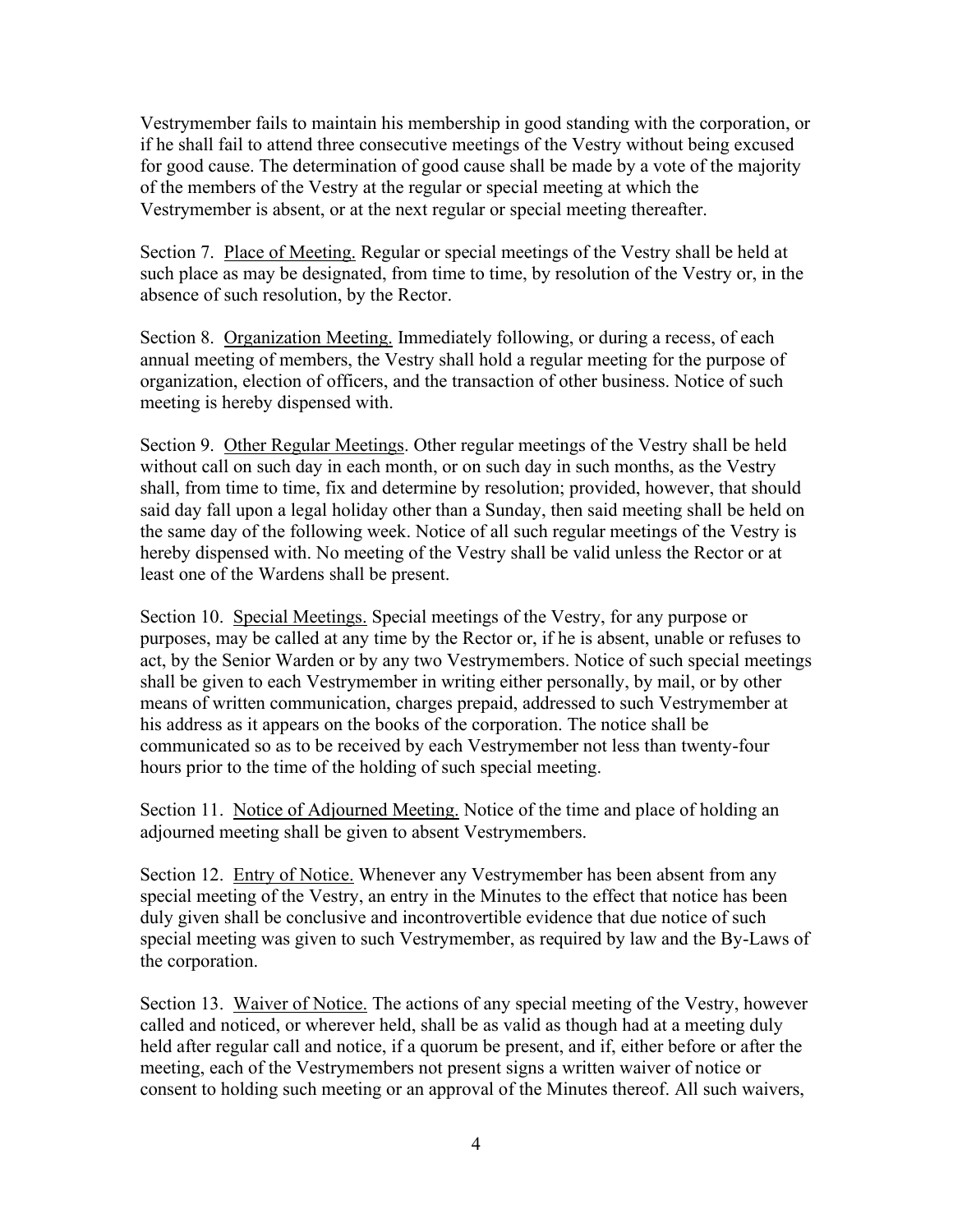consents or approvals shall be filed with the corporation's records and made a part of the Minutes of the meeting.

Section 14. Quorum. A majority of the number of Vestrymembers holding office shall be necessary to constitute a quorum for the transaction of all business except to adjourn, as hereinafter provided. Every act or decision done or made by a majority of the Vestrymembers present at a meeting duly held at which a quorum is present shall be regarded as the act of the Vestry. Any Vestrymember shall have the right to have the vote recorded or to demand a roll call vote.

Section 15. Adjournment. A quorum of the Vestrymembers may adjourn any meeting to meet again at a stated day and hour, provided, however, that in the absence of a quorum a majority of the Vestrymembers present at any Vestry meeting, either regular or special, may adjourn the meeting until the time fixed for the next regular meeting of the Vestry.

Section 16. Vestry Action Taken without a Meeting. An action required or permitted to be taken by the Vestry may be taken without a meeting if all directors individually or collectively consent in writing to that action. Such consent may be by electronic mail. The written consents shall be documented in the minutes of the next meeting of the Vestry.

## **ARTICLE IV OFFICERS**

Section 1. Officers. The Officers of the corporation shall be, the Rector (who shall serve as the President of the corporation); the Senior Warden (who shall serve as the Vice President of the corporation); a Junior Warden (who shall serve as the second Vice President of the corporation); a Clerk (who shall serve as the Secretary of the corporation); and a Treasurer.

Section 2. Election. The officers of the corporation, except the Rector and the Senior Warden, shall be elected annually by the Vestry. The Senior Warden shall be appointed by the Rector immediately before the election of other officers is held. Each officer shall hold office until: he resigns, is removed, is otherwise disqualified to serve, or his qualified successor is elected.

Section 3. Removal and Resignation. Any officer, except the Rector, may be removed, either with or without cause, by a three-fourths majority of the Vestry members at that time in office, at any regular or special meeting of the Vestry. Any officer may resign at any time by giving written notice to the Vestry or to the Rector or to the Clerk of the corporation. Any such resignation shall take effect at the date of the receipt of such notice or at any later time specified therein; and unless otherwise specified therein the acceptance of such resignation shall not be necessary to make it effective.

Section 4. Vacancies. A vacancy in any office because of death, resignation, removal,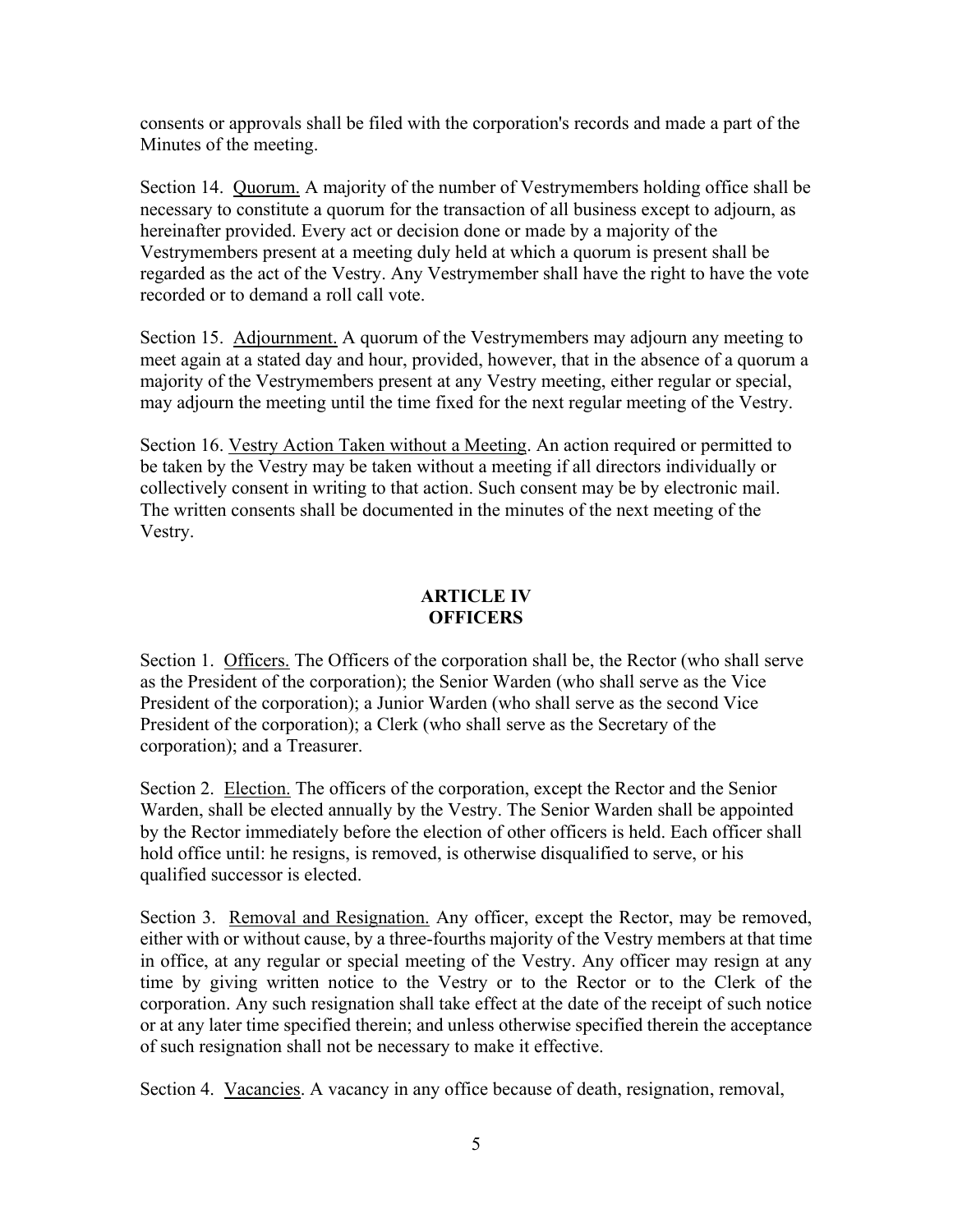disqualification or any other cause shall be filled in the manner prescribed in the By-Laws for regular appointments to such office.

Section 5. Eligibility. Only persons who are active members of the corporation are eligible to be officers.

Section 6. Rector. The Rector shall have exclusive charge of all things pertaining to or affecting the spiritual interest of the parish-corporation (for ease of reference sometimes hereinafter called the "Church"). It shall be his duty and right to give orders concerning public worship, together with all that appertains thereto. He shall at all times, have access to the Church building or buildings, and shall have the custody of the keys to the same. He shall have spiritual direction and control of all associations of the Church and shall preside, with the right to vote, at all Church and Vestry meetings. He shall be the chief executive officer of the corporation and shall have general supervision, direction and control of the business and officers of the corporation. He shall be, ex officio, a member of all the standing committees, and shall have the general powers and duties of management usually vested in the office of president of an incorporated body. He shall have custody of the seal of the corporation which shall be kept at the principal office.

Section 7. Senior Warden and Junior Warden. The Senior Warden (or "Rector's Warden" )shall be appointed by the Rector from the Vestry, shall perform such duties as are prescribed by the Rector and shall exercise the powers of a senior vice president normally vested in such office in an incorporated body. In the absence of the Rector, he shall perform all of the Rector's secular duties. The Junior Warden (or "People's Warden") shall be elected by, and from, the Vestry, shall represent the people of the Church, and shall perform such other duties as are specifically assigned to him by the Vestry. His power is that of a second vice president, and in the absence of the Rector and Senior Warden, he shall exercise the secular powers vested in the Rector.

Section 8. Clerk. The Clerk shall keep, or cause to be kept, a book of minutes at the principal office, or such other place as the Vestry may order, of all meetings of members and Vestrymembers of the corporation. Such minutes shall include the time and place of holding; whether regular or special, and if special, how authorized; the number of members present at member meetings; the notice given thereof, at Vestry meetings the names of those present and those absent; and the proceedings thereof. The Clerk shall give, or cause to be given, notice of all meetings of the members and of the Vestry required to be given by law or these By-laws. He shall have such other powers and perform such other duties as may be prescribed by the Vestry or these By-laws.

Section 9. Treasurer. The Treasurer shall keep and maintain, or cause to be kept and maintained, adequate and correct accounts of the properties and business transactions of the corporation, including accounts of its assets, liabilities, receipts and disbursements. The books of account shall at all times be available for inspection by any member. The Vestry shall appoint an Assistant Treasurer, a Financial Secretary and such Assistant Financial Secretaries as may be necessary. The Financial Secretary shall deposit, or cause to be deposited, all moneys and other valuables in the name and to the credit of the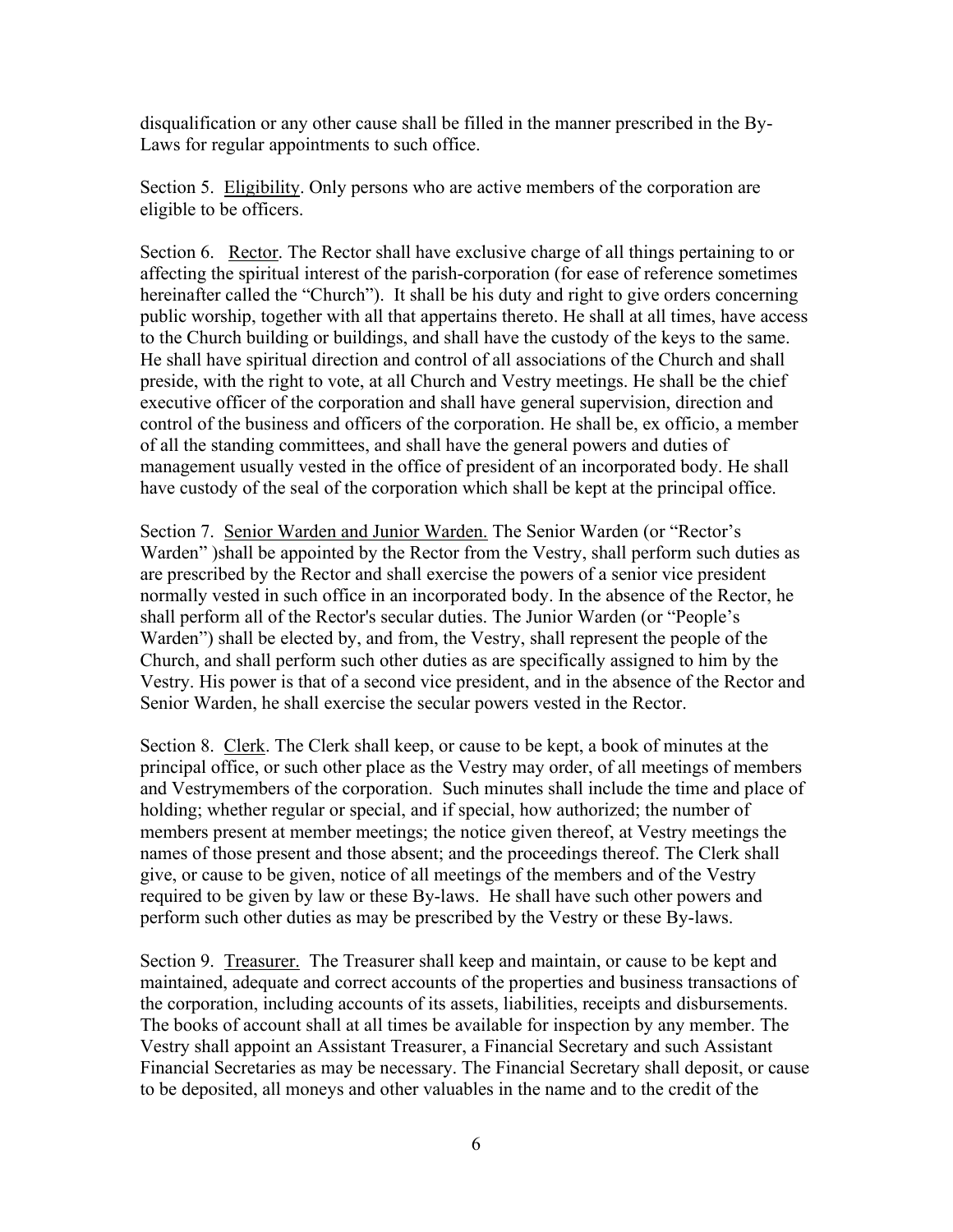corporation with such depositories as may be designated by the Vestry. A timely report of all receipts and transactions shall be forwarded to the Treasurer. A count committee, approved by the Vestry, shall count funds as designated by the Vestry. The Treasurer shall disburse, or cause to be disbursed, the funds of the corporation as may be ordered by the Vestry, shall render to the Rector and Vestrymembers, whenever they request it, an account of all the Treasurer's transactions and the financial condition of the corporation, and shall have such other powers and perform such other duties as may be prescribed by the Vestry or these By-laws. The Assistant Treasurer and Assistant Financial Secretaries shall have sufficient knowledge, respectively, of the Treasurer's and Financial Secretary's duties to assume full responsibility for those duties when necessary. The Treasurer, Assistant Treasurer, Financial Secretary and Assistant Financial Secretary shall be covered under a blanket bond provided by the corporation's multi-peril insurance policy which protects the corporation from dishonest acts of employees and volunteers.

## **ARTICLE V EMPLOYEES**

Section 1. Practicing Christians. Members believe, as a matter of faith, that the Church is the Body of Christ continuing and fulfilling His ministry on earth until He comes again. This ministry cannot be undertaken faithfully and properly by persons who do not adhere to this belief. Accordingly the Church will only employ baptized, practicing Christians.

Section 2. Employee Job Descriptions. The duties of, and spiritual gifts required by, Church employees are set out in the Church's Employee Manual, the provisions of which are incorporated herein by this reference.

Section 3. Working with Children. All Church clergy, employees, members and volunteers directly providing services, under Church auspices, to persons younger than 18 years of age must have: (a) completed a related training program approved by the Diocese of Western Anglicans; and (b) received a copy of the Church's current Alleged Sexual Assault Response Plan.

### **ARTICLE VI REGARDING MARRIAGE**

Section 1. Marriage as Sacrament. Members believe, as a matter of faith, that God instituted the sacrament of marriage as a holy covenant between a man and a woman to live their lives together as husband and wife in accordance with Holy Scripture. This sacrament by definition is closed to those of the same gender.

Section 2. Ceremonies. As authorized by Section 2 of Canon 7 of The Anglican Church in North America, Church clergy will not solemnize same-sex unions and may not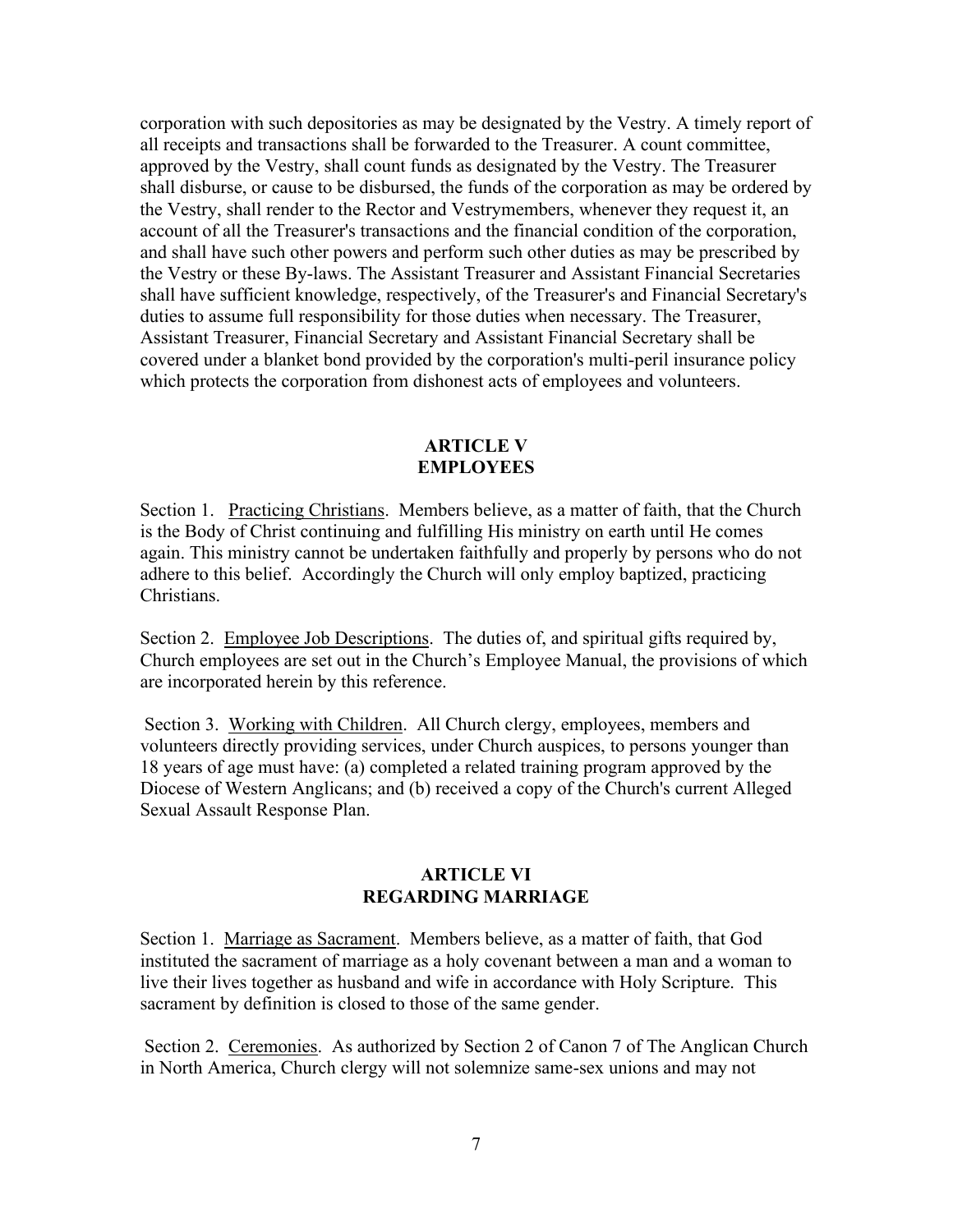solemnize marriages or other relationships deemed by the Rector, in his sole discretion, to be contrary to canon law or otherwise inappropriate.

#### **ARTICLE VII COMMITTEES**

Section 1. Standing Committees. The Vestry shall determine and fix such standing committees, including, but not limited to, a Finance Committee and a Stewardship Committee, as they shall deem necessary for the proper functioning of the corporation. The Rector of the corporation shall appoint the members of such standing committees and shall name the chairmen thereof. The Rector may appoint members of the corporation who are not Vestrymembers to serve as members of any committee.

Section 2. Other Committees. Other committees may be appointed by the Rector from time to time for such purposes as shall be required to properly and efficiently conduct the business and affairs of the corporation.

### **ARTICLE VIII LIABILITY**

Section 1. Personal Liability. Vestrymembers shall not be personally liable for the debts, liabilities or other obligations of the corporation.

Section 2**.** Indemnification. The corporation, as indemnitor, agrees on behalf of itself, its officers, directors, partners, members, employees, agents, successors and assigns, to defend at its sole cost and expense, hold harmless, protect and indemnify its Vestrymembers, officers, directors, partners, members, employees, agents, successors and assigns (collectively "Indemnitees") from and against any and all liability, claims, demands, expenses, losses, causes of action, costs (including reasonable attorney's fees) or other liabilities whatsoever, which they may suffer or incur as a result of any act or omission, except intentional misconduct or gross negligence by such Indemnitees in the course and scope of the performance of their duties as Vestrymembers, officers, directors, partners, members, employees, agents, successors and assigns of the corporation. If such Indemnitees either settle any such claim or sustain entry of a judgment against him/her/it, then indemnification against expenses, judgments, fines, settlements and other amounts reasonably incurred in connection with such proceedings shall be provided by the corporation but only to the extent allowed by, and in accordance with, the provisions of Section 9246 of the California Nonprofit Religious Corporation Law.

#### **ARTICLE IX MISCELLANEOUS**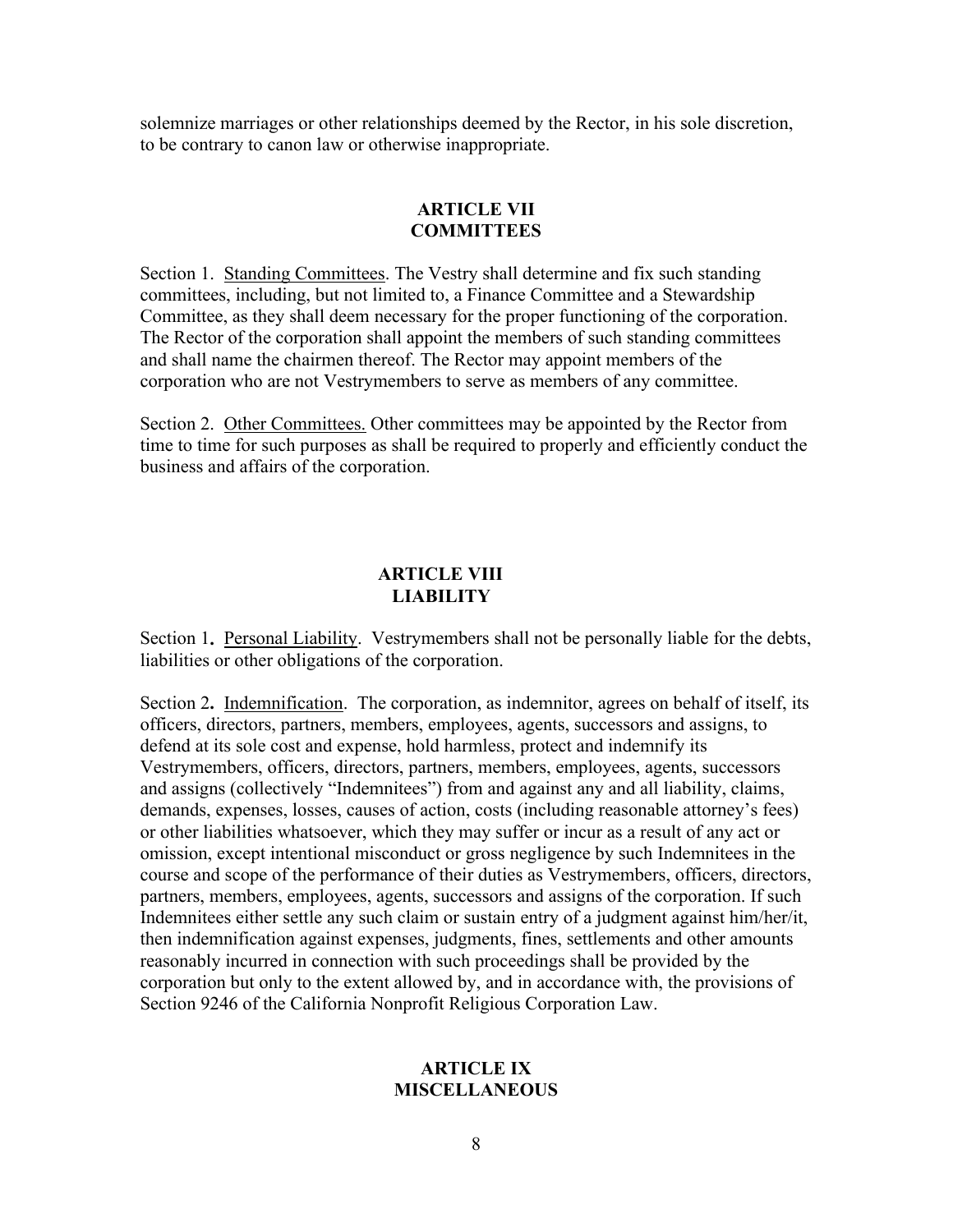Section 1. Checks, etc. All checks, drafts or other orders for payment of money, notes or other evidence of indebtedness, issued in the name of, or payable to, the corporation, shall be signed or endorsed by such person or persons in such manner as, from time to time, shall be determined by resolution of the Vestry. All checks in excess of amount of \$500.00 drawn on the corporation's funds, shall be signed by at least two parishioners as authorized by the Vestry.

Section 2. Budget. Prior to the commencement of each fiscal year, the Vestry shall adopt an annual budget for the coming fiscal year. Such annual budget, when so adopted, shall be made available to any member of the corporation upon request.

Section 3. Audit. The accounts of the corporation shall be audited every year, not later than June 30th of the following year. The audit shall be conducted by three disinterested members of the corporation appointed by the Vestry. Only one of such members may be a Vestrymember. In lieu of such internal audit, the Vestry may from time to time, as it sees fit, commission an audit by a third-party certified public accountant or by a firm of certified public accountants or otherwise qualified auditor(s) selected by the Vestry. A formal written report, addressed to the Vestry by the person or persons performing the audit, shall be furnished to each member of the Vestry within a reasonable time after the audit is complete. A copy of such report shall be furnished to each member of the corporation upon request. In addition to the annual audit, the Vestry shall have the power to cause an audit to be made of the corporation or of any division thereof at any time by majority vote of the members of the Vestry at any regular or special meeting.

Section 4. Parliamentary Procedure. The latest edition of Roberts Rules of Order shall govern parliamentary procedures to be used at all meetings of the Vestry and of the membership.

Section 5. Property. Legal and equitable title to all real and personal property owned or controlled by the corporation is, and shall remain, exclusively vested in the corporation, claims by any higher church authority to the contrary notwithstanding. No portion of the corporation's real or personal property may be used for any religious or secular purpose without the prior consent of the Rector and/or the Vestry. The Rector may, with Vestry consent, prohibit any use he deems to be contrary to canon law or otherwise inappropriate.

Section 6. Fiscal Year. The fiscal year of the corporation shall commence on January 1 and end on December 31 of the same year.

Section 7. Use of Masculine Gender. Wherever in these By-laws, for convenience, the personal pronoun "he" is used, it should read as "he/she/or it" as the context requires.

Section 8. Local Church Dissolution. When a member Local Church, having previously consulted with the bishop, desires to dissolve, or faces the prospect of involuntary dissolution, the Senior Warden shall inform the Bishop at the earliest opportunity. The